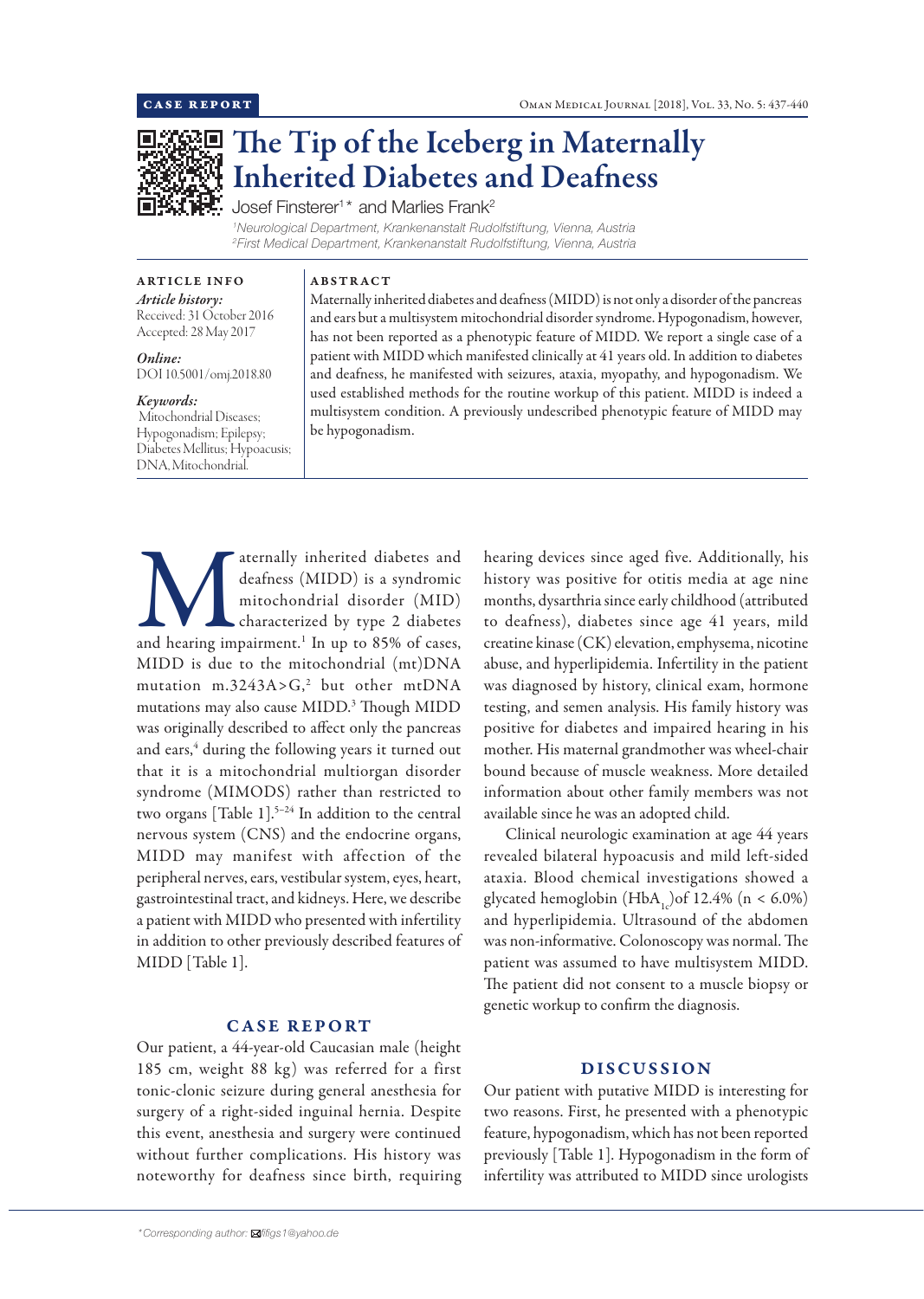| J 1                              |              |                 |              |
|----------------------------------|--------------|-----------------|--------------|
| Organs affected                  | Present case | Literature      | Reference    |
| Central nervous system           |              |                 |              |
| Cerebral atrophy                 |              | $\! + \!\!\!\!$ | 5            |
| Cerebellar atrophy               |              | $^{+}$          | 6            |
| Cerebellar ataxia                | $^{+}$       | $\overline{+}$  | 7            |
| Basal ganglia calcification      |              | $^+$            | 8            |
| Leukoencephalopathy              |              | $^+$            | 9            |
| Nystagmus                        |              | $^+$            | 9            |
| Cerebrospinal fluid protein?     |              | $^{+}$          | 9            |
| Cerebrospinal fluid lactate 1    |              | $^+$            | 6            |
| Neuropsychological deficits      |              | $^{+}$          | 6            |
| Depression                       |              | $^{+}$          | 5            |
| Seizures                         | $^{+}$       | $^{+}$          | 10           |
| Peripheral nervous system        |              |                 |              |
| Myopathy                         | $^{+}$       | $^{+}$          | 11           |
| Rhabdomyolysis                   |              | $^{+}$          | 9            |
| Ptosis                           |              | $^{+}$          | 12           |
| Polyneuropathy                   |              | $^{+}$          | 9            |
| Ears                             |              |                 |              |
| Hypoacusis, anacusis             | $^{+}$       | $\! + \!\!\!\!$ | 13           |
| Vestibular system                |              |                 |              |
| Impaired vestibule-ocular reflex |              | $\! + \!\!\!\!$ | 9            |
| Eyes                             |              |                 |              |
| Pigmentary retinopathy           |              | $\! + \!\!\!\!$ | 14           |
| Macular degeneration             |              | $^{+}$          | 15           |
| Optic atrophy                    |              | $\overline{+}$  | 9            |
| Central retinal vein occlusion   |              | $^{+}$          | 16           |
| Retinal/choroidal atrophy        |              | $\overline{+}$  | 17           |
| Endocrine system                 |              |                 |              |
| Diabetes                         | $^{+}$       | $^{+}$          | 9            |
| Hypoaldosteronism                |              | $^{+}$          | 18           |
| Short stature                    |              | $\,+\,$         | 19           |
| Hypogonadism (low testosterone)  | $^{+}$       |                 | Present case |
| Heart                            |              |                 |              |
| Arterial hypertension            |              | $^{+}$          | 14           |
| Cardiomyopathy                   |              | $^{+}$          | 20           |
| Heart failure                    |              | $^{+}$          | 21           |
| <b>Gastrointestinal tract</b>    |              |                 |              |
| Pancreatitis                     |              | $^{+}$          | $10\,$       |
| Intestinal pseudo-obstruction    |              | $\overline{+}$  | 22           |
| Constipation                     |              | $^{+}$          | 23           |
| Diarrhea                         |              | $\overline{+}$  | 23           |
| Kidneys                          |              |                 |              |
| Renal failure                    |              | $\! + \!\!\!\!$ | 12           |
| Glomerulosclerosis               |              | $^{+}$          | 24           |
|                                  |              |                 |              |

Table 1: Phenotypic manifestations of maternally inherited diabetes and deafness (MIDD).

↑*: elevated.*

excluded other causes and since MIDs, except MIDD, have been previously reported to be associated with hypogonadism.25 Hypogonadism has been found

in mitochondrial encephalopathy, lactic acidosis, stroke-like episodes, chronic progressive external ophthalmoplegia, mitochondrial neuro gastro-

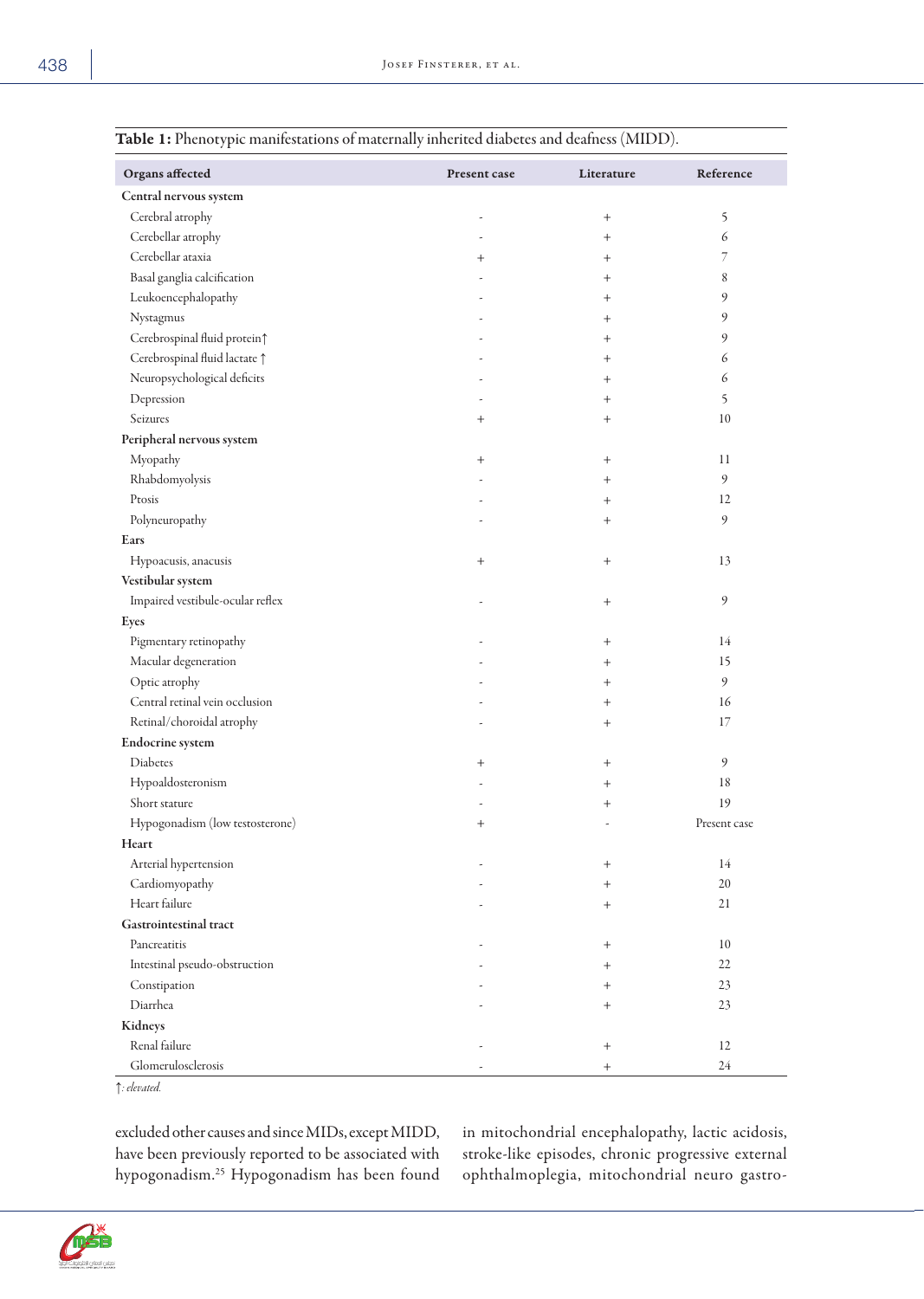intestinal encephalopathy, Kearns-Sayre syndrome, and several non-specific MIDs. Urologists diagnosed his infertility but did not offer any effective treatment. An argument against diabetes as the cause of infertility is that diabetes did not occur earlier than aged 41 years, but infertility was diagnosed earlier. Since cerebral imaging was normal and his history was negative for birth trauma, traumatic brain injury, meningitis, or juvenile febrile seizures, they were attributed to the suspected underlying MID. A further argument for attributing seizures to the suspected MIDD is that epilepsy has been reported as a CNS manifestation of a MID.26

Second, for years the patient was not regarded as having a MID as his family history was incomplete because of difficulties taking it and since nobody regarded the clinical presentation of the patient as indicative of a MID and since it is not well-known that MIDD is not only characterized by diabetes and deafness but in fact a multisystem disease as most of the MIDs. MIDs potentially affect all body tissues and turn into a MIMODS during the disease course. The multisystem nature of MIDD is well documented. Organs described to be affected by MIDD include the CNS, peripheral nervous system, eyes, ears, vestibular system, skeletal muscle, endocrine system, heart, and intestines [Table 1].<sup>2</sup> The patient did not complain about sleep disorder, which has been reported as a manifestation of diabetes.<sup>27</sup> Since MIDD may manifest with myopathy, including rhabdomyolysis, muscle biopsy may show features of a MID and biochemical investigations of the muscle homogenate may show decreased activity of some or all complexes of the respiratory chain.

## **CONCLUSION**

This case shows that MIDD is indeed a multisystem MID, that the phenotypic spectrum of MIDD is broader than previously reported, and that hypogonadism may be an additional manifestation of the MIDD.

#### *Disclosure*

The authors declared no conflicts of interest.

#### **REFERENCES**

- 1. Li HZ, Li RY, Li M. A review of maternally inherited diabetes and deafness. Front Biosci (Landmark Ed) 2014 Jan;19:777-782.
- 2. Naing A, Kenchaiah M, Krishnan B, Mir F, Charnley

A, Egan C, et al. Maternally inherited diabetes and deafness (MIDD): diagnosis and management. J Diabetes Complications 2014 Jul-Aug;28(4):542-546.

- 3. Finsterer J, Frank M. Maternally inherited diabetes and deafness is phenotypically and genotypically heterogeneous. J Neuroophthalmol 2016 Sep;36(3):346-347.
- 4. van den Ouweland JM, Lemkes HH, Gerbitz KD, Maassen JA. Maternally inherited diabetes and deafness (MIDD): a distinct subtype of diabetes associated with a mitochondrial tRNA(Leu)(UUR) gene point mutation. Muscle Nerve Suppl 1995;3:S124-S130.
- 5. Kobayashi Z, Tsunemi T, Miake H, Tanaka S, Watabiki S, Morokuma Y. A mother and a child with maternally inherited diabetes and deafness (MIDD) showing atrophy of the cerebrum, cerebellum and brainstem on magnetic resonance imaging (MRI). Intern Med 2005 Apr;44(4):328- 331.
- 6. Fromont I, Nicoli F, Valéro R, Felician O, Lebail B, Lefur Y, et al. Brain anomalies in maternally inherited diabetes and deafness syndrome. J Neurol 2009 Oct;256(10):1696-1704.
- 7. Imamura T, Konno S, Inoue M, Murata M, Nakazora H, Sugimoto H, et al. Convulsion and cerebellar ataxia associated with maternally inherited diabetes and deafness: a case report. Clin Case Rep 2015 Jul;3(7):656-659.
- 8. Lien LM, Lee HC, Wang KL, Chiu JC, Chiu HC, Wei YH. Involvement of nervous system in maternally inherited diabetes and deafness (MIDD) with the A3243G mutation of mitochondrial DNA. Acta Neurol Scand 2001 Mar;103(3):159-165.
- 9. Cardenas-Robledo S, Saber Tehrani A, Blume G, Kattah JC. Visual, ocular motor, and cochleo-vestibular loss in patients with heteroplasmic, maternally-inherited diabetes mellitus and deafness (MIDD), 3243 transfer rna mutation. J Neuroophthalmol 2016 Jun;36(2):134-140.
- 10. Schleiffer T, 't Hart LM, Schürfeld C, Kraatz K, Riemann JF. Maternally inherited diabetes and deafness (MIDD): unusual occult exocrine pancreatic manifestation in an affected German family. Exp Clin Endocrinol Diabetes 2000;108(2):81-85.
- 11. Tanaka K, Takada Y, Matsunaka T, Yuyama S, Fujino S, Maguchi M, et al. Diabetes mellitus, deafness, muscle weakness and hypocalcemia in a patient with an A3243G mutation of the mitochondrial DNA. Intern Med 2000 Mar;39(3):249-252.
- 12. Ogun O, Sheldon C, Barton JJ. Pearls & oy-sters: maternally inherited diabetes and deafness presenting with ptosis and macular pattern dystrophy. Neurology 2012 Aug;79(6):e54-e56.
- 13. Tabebi M, Mkaouar-Rebai E, Mnif M, Kallabi F, Ben Mahmoud A, Ben Saad W, et al. A novel mutation MT-COIII m.9267G>C and MT-COI m.5913G>A mutation in mitochondrial genes in a Tunisian family with maternally inherited diabetes and deafness (MIDD) associated with severe nephropathy. Biochem Biophys Res Commun 2015 Apr;459(3):353-360.
- 14. Massin P, Dubois-Laforgue D, Meas T, Laloi-Michelin M, Gin H, Bauduceau B, et al; GEDIAM (Mitochondrial Diabetes French Study Group). Retinal and renal complications in patients with a mutation of mitochondrial DNA at position 3,243 (maternally inherited diabetes and deafness). A case-control study. Diabetologia 2008 Sep;51(9):1664-1670.
- 15. Daruich A, Matet A, Borruat FX. Macular dystrophy associated with the mitochondrial DNA A3243G<br>mutation: pericentral pigment deposits or atrophy? Report of two cases and review of the literature. BMC Ophthalmol 2014 Jun;14:77.
- 16. Souied E, Mashhour B, Morel X, Cohen Y, Bonnefond JP, Munnich A, et al. Retinal branch vein occlusion associated with macular dystrophy, maternally inherited diabetes, and deafness. Ophthalmic Genet 1997 Sep;18(3):157-160.
- 17. Bellmann C, Neveu MM, Scholl HP, Hogg CR, Rath PP, Jenkins S, et al. Localized retinal electrophysiological and fundus autofluorescence imaging abnormalities in maternal